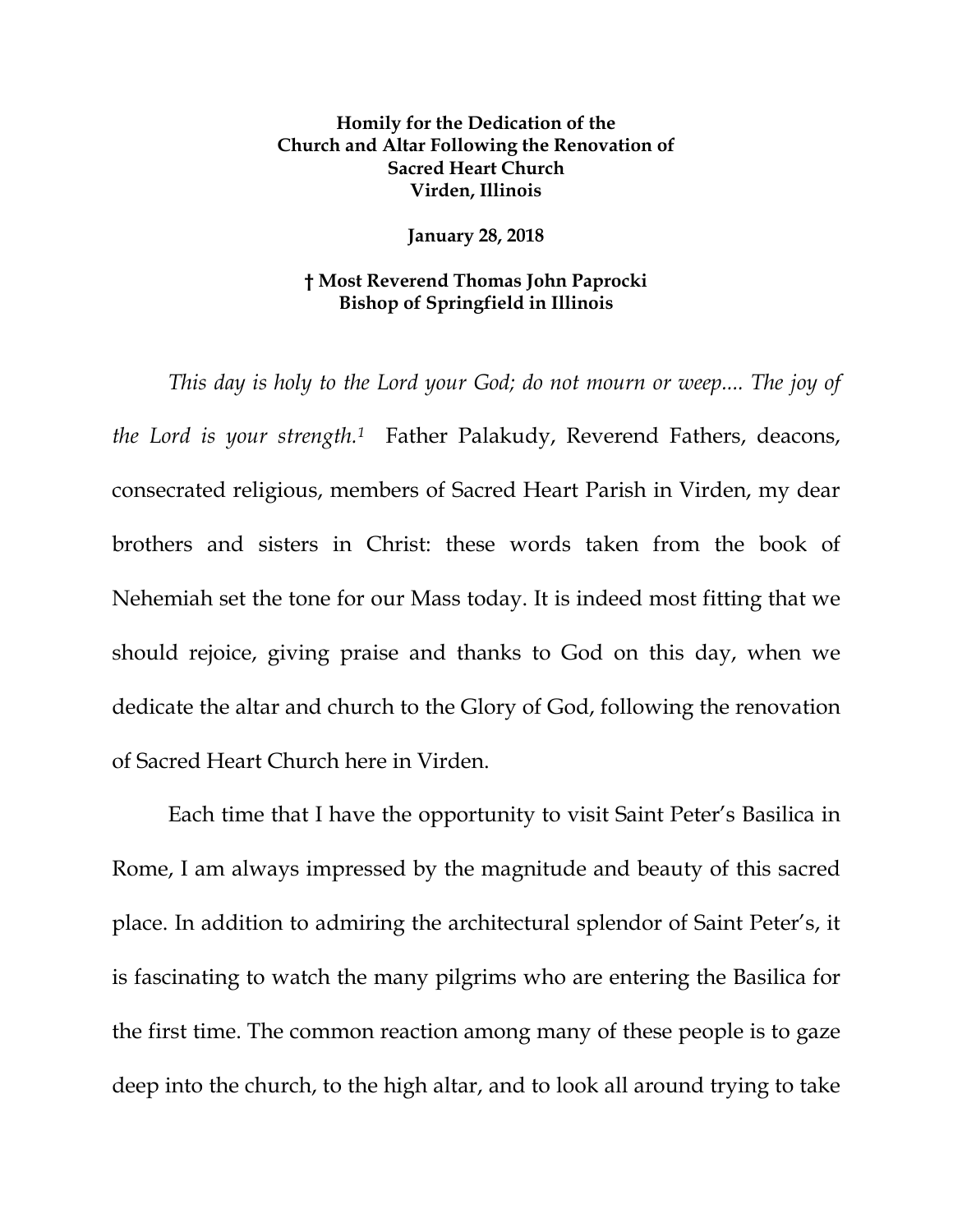everything in; then slowly they raise their eyes to the soaring ceiling above; and sometimes audibly let out a gasp when gazing upon the grandeur that they are seeing. This is exactly what the builders of Saint Peter's Basilica and other similar churches hoped would be the reaction of the pilgrims who visited these sacred places. It was their goal to create an image of the transcendent beauty experienced only in the heavenly realms, so to raise their hearts and minds beyond the pedestrian nature of their daily world to the realities of God and His heavenly kingdom.

So too is the case for us today. Over the course of the past year, a dedicated committee of your parishioners has worked collaboratively with a number of very skilled tradespeople to restore this sacred space to the beauty that was present when the church was built over 100 years ago. Once again, this holy ground raises our hearts and minds from our terrestrial existence to the heavenly kingdom.

Today's dedication Mass provides a unique opportunity to explain the meaning and purpose of this church building through the lens of the dedication ceremony. At the beginning of the Mass today, I sprinkled the entire building — the altar, the ambo, the sanctuary, and you, the people

2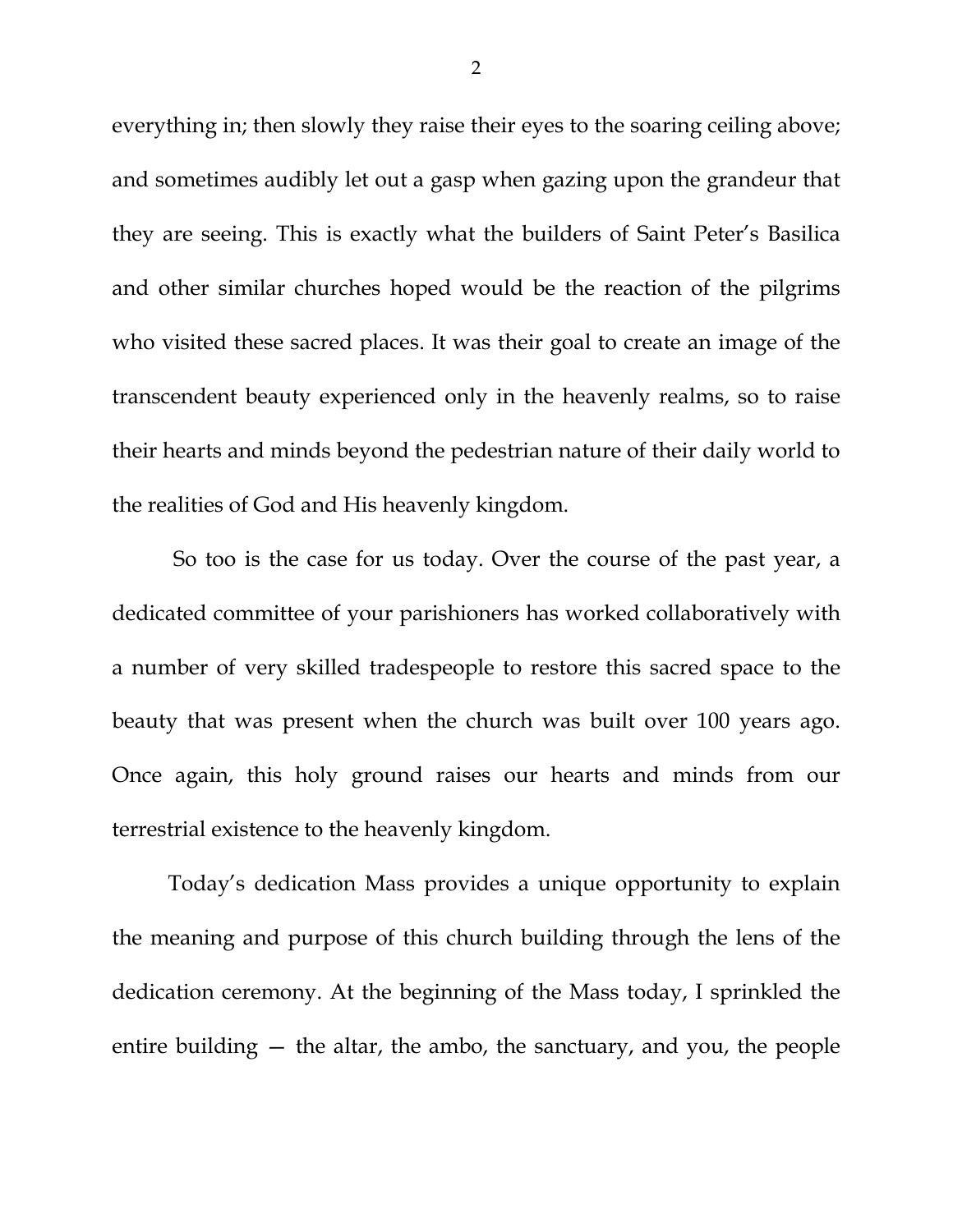gathered here — with the blessed water that recalls our own baptism, by which we were made us a part of God's holy people.

In just a few moments I will proclaim the prayer of consecration over this church and altar by which it will be set aside for the sacred purpose of the celebration of the Mass and the other sacraments.

After this prayer, the altar and walls will be anointed with Sacred Chrism. This chrism, which I consecrate each year during Holy Week at the Chrism Mass in our Cathedral in Springfield, is normally used to anoint the recipients of the sacraments of Baptism, Confirmation, and Holy Orders. It is also used for the dedication of the church and the altar, which is a symbol of Christ, the Anointed One, who offered on the altar of His Body the sacrifice for the salvation of all.[2](#page-5-1)

Following the anointing, incense will be burned on the altar *to signify that Christ's sacrifice…ascends to God as an odor of sweetness, and also to signify that the people's prayers rise up pleasing and acceptable, reaching the throne of God.*[3](#page-5-2)

Next, the altar is covered with a white cloth, indicating that the altar is the table of the Lord where the Eucharistic meal is celebrated and where we receive the gift of the divine food as our spiritual nourishment.[4](#page-5-3)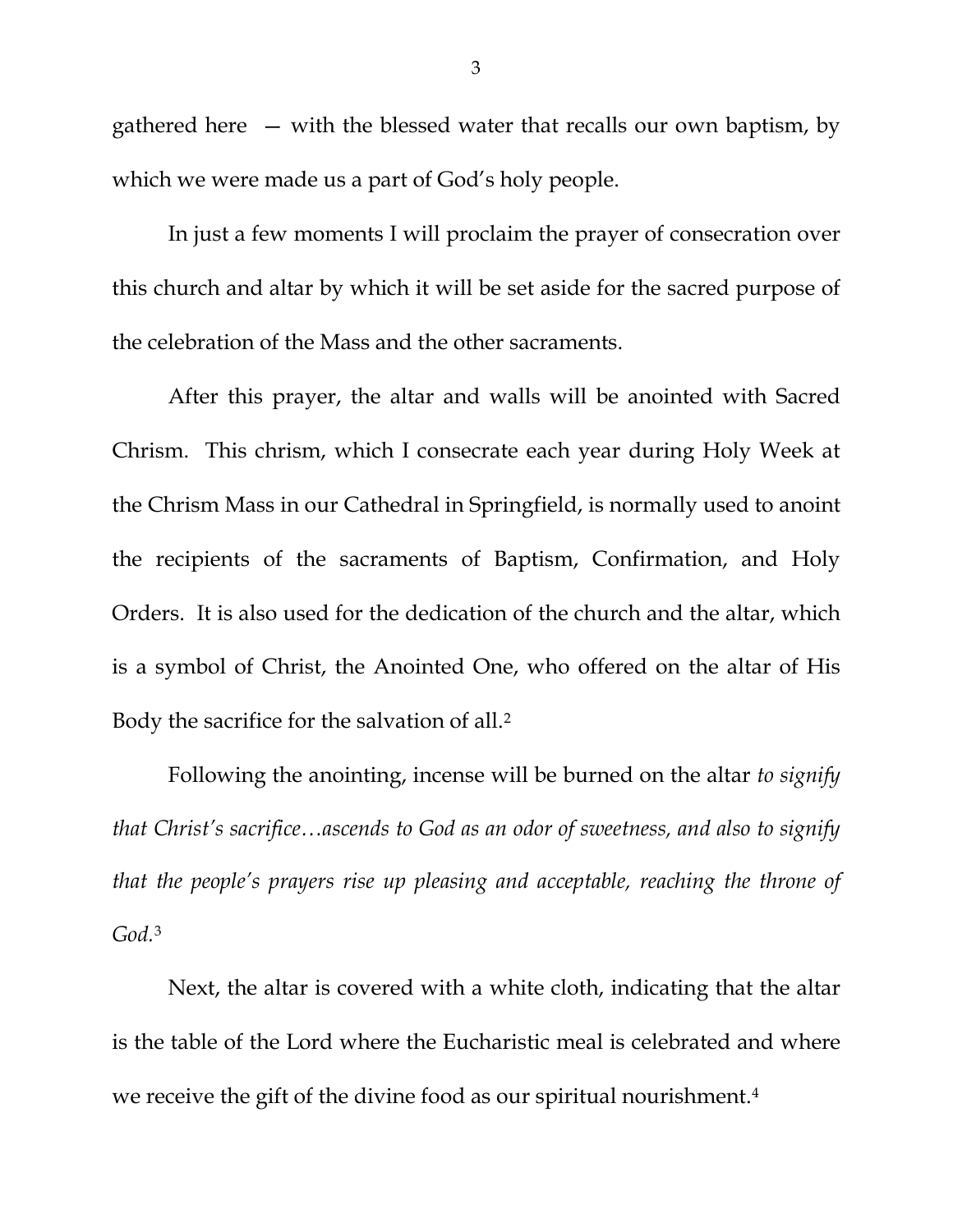Finally, the candles at the altar as well as the dedication candles throughout the church are lit. Since the altar is a symbol of Christ, the light signifies that Christ is the *light of the world.[5](#page-5-4)* The prayer for the lighting of the church also reminds us that we, who share in His life through Baptism and the Eucharist, are to reflect the light of Christ in the way that we live our lives.

In this way, my dear brothers and sisters in Christ, it is in this sacred space that we, like the disciples, have an opportunity to encounter the Living God. May you, through the sacraments, particularly the sacrament of the Most Holy Eucharist, come to know our Lord and strive to follow Him as His disciples.

In the scripture passage that we heard from the Gospel of Saint Matthew, the Lord asked Simon Peter, "*Who do you say that I am?*"[6](#page-5-5) Because Saint Peter answered by professing, "*You are the Messiah, the Son of the Living God*,"[7](#page-5-6) Jesus proclaimed, "*You are Peter, and upon this rock I will build my church*.["8](#page-5-7) Our Lord asks the same question of each one of us: "*Who do you say that I am?*" If we are able to answer confidently as Saint Peter did, "*You are the Messiah, the Son of the Living God*," Christ will build His Church on the foundation of our faith in Him.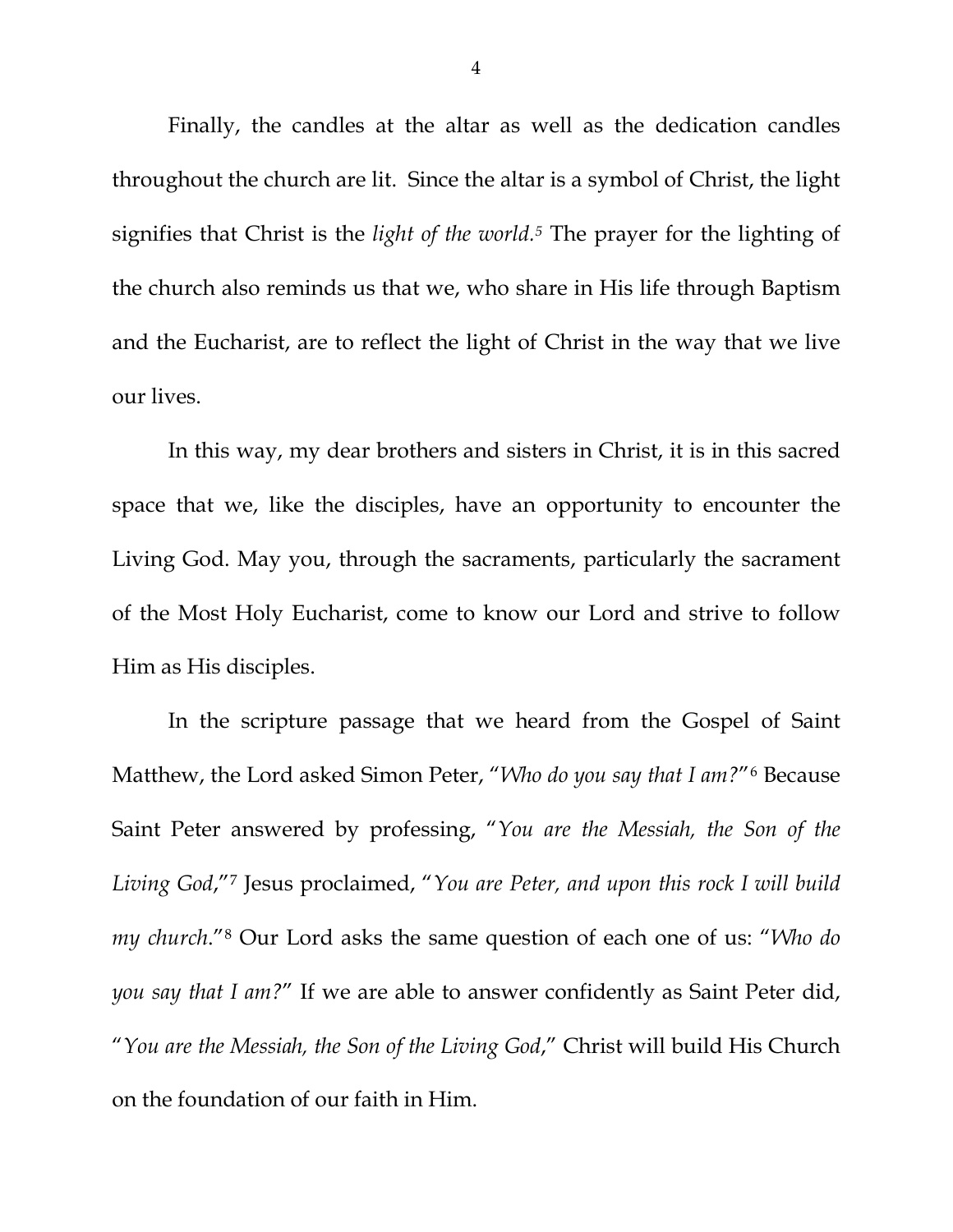As you may be aware, I have a custom of singing in my homilies at Confirmation as well as on special occasions such as this. As we dedicate this sacred space, I would ask that you join in repeating after me this one verse of the song, "Holy Ground."[9](#page-5-8) May you always draw your strength from the Lord's presence that dwells in this sacred place.

## **Holy Ground By: Christopher Beatty**

This is holy ground We're standing on holy ground For the Lord is present And where He is is holy This is holy ground We're standing on holy ground For the Lord is present And where He is is holy

May God give us this grace. Amen.